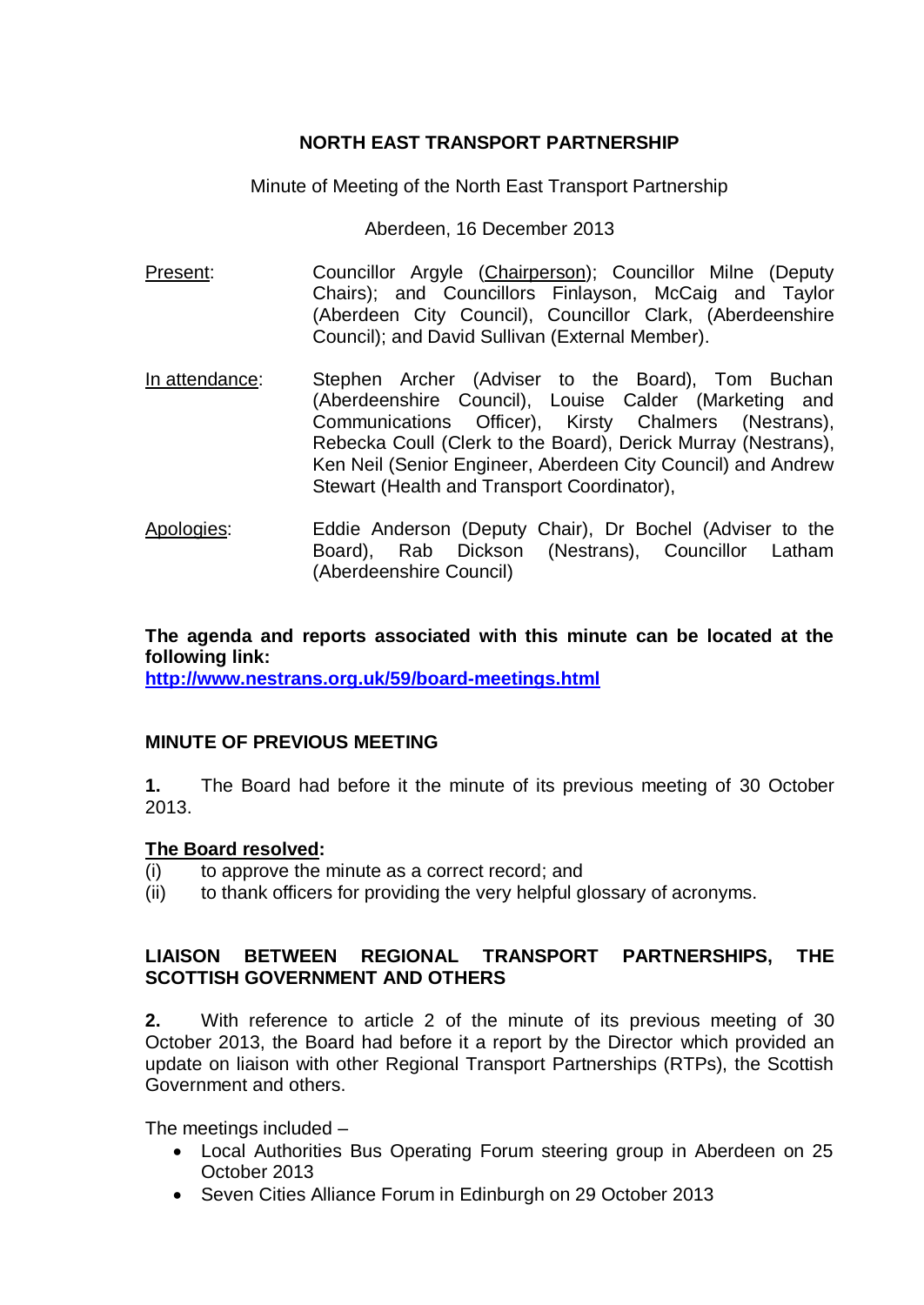- Transport Scotland in relation to the Haudagain roundabout via videoconference on 1 November 2013
- Regional Transport Partnership lead officers in Perth on 13 November 2013

A response from Baroness Kramer, Minister for State in relation to HS2 was circulated to members.

#### **The report recommended –**

that the Board note progress on liaison arrangements with other Regional Transport Partnerships, the Scottish Government, and others, and arrangements for future meetings.

#### **The Board resolved:**

to approve the recommendation.

### **REGIONAL TRANSPORT STRATEGY REFRESH**

**3.** With reference to article 7 of the minute of its meeting of 28 August 2013, the Board had before it a report by the Director which advised member so on the comments received on the Regional Transport Strategy refresh from the Scottish Government, and minor amendments made to the document prior to submission to Scottish ministers for final approval.

#### **The report recommended –**

that the Board approve the minor wording amendments and the resubmission of the final Regional Transport Strategy back to Transport Scotland to put forward for Ministerial approval.

#### **The Board resolved:**

to approve the recommendation.

### **STRATEGIC TRANSPORT FUND – UPDATE**

**4.** With reference to article 3 of the minute of its previous meeting of 30 October, the Board had before it a report by the Director which updated members on the payments received into the Strategic Transport Fund since the aforementioned meeting.

### **The report recommended –**

that the Board:

- (a) note the update on payments into the Strategic Transport Fund; and
- (b) note the prioritised list of interventions and delivery timescales currently being consulted on.

### **The Board resolved:**

- (i) to approve the recommendation; and
- (ii) to request that officers include more detail on the agreed schemes in the report to the next meeting of the Board.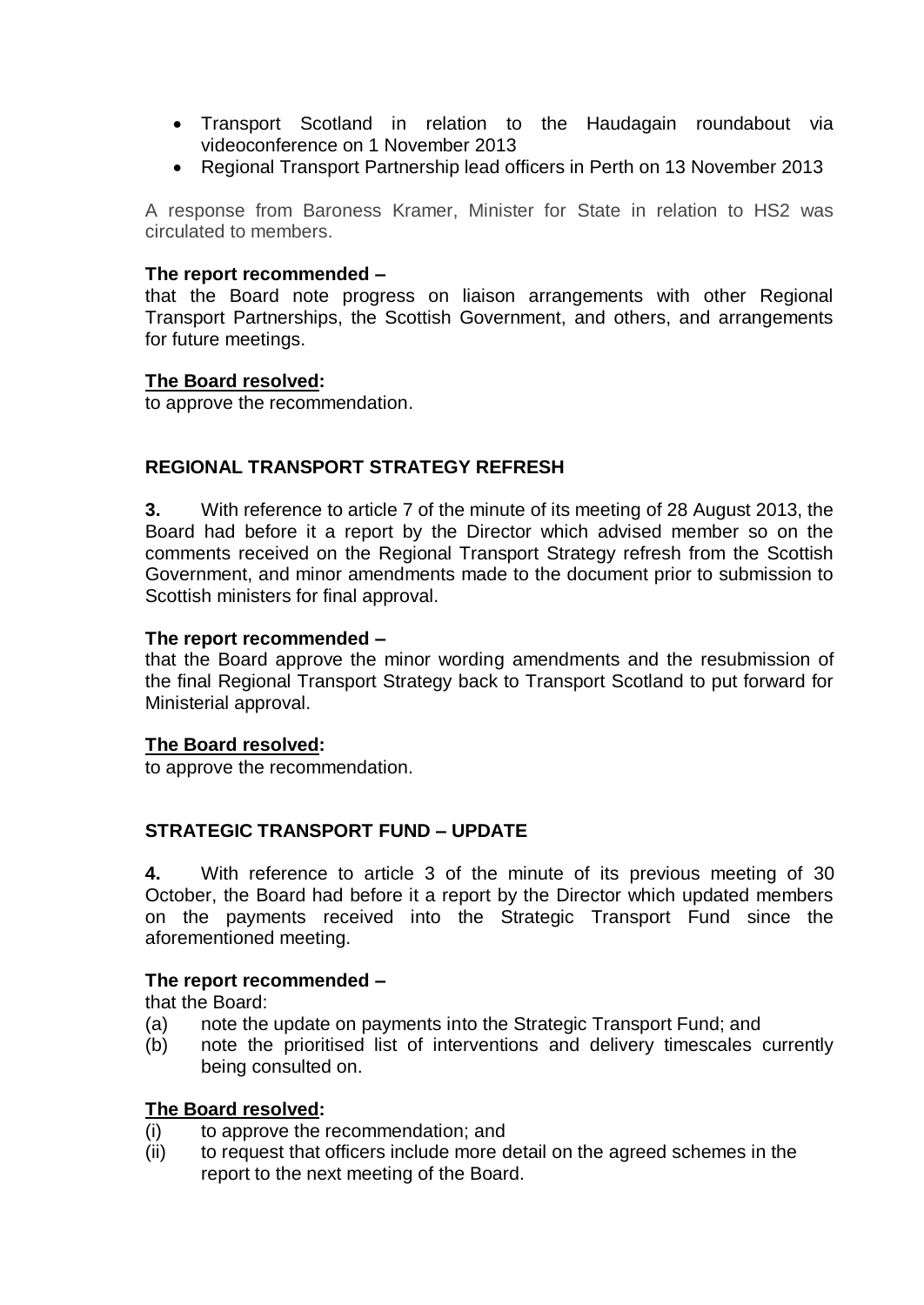# **VERBAL UPDATE ON APPOINTMENT COMMITTEE**

**5.** With reference to the minute of meeting of the Appointment Committee of 13 December 2013, and article 8 of the minute of its meeting of 28 August 2013, the Board heard from the Director who advised that the aforementioned meeting of the Appointment Committee had met and conducted informal interview with six candidates, and had agreed (i) to offer the two current vacant positions of non councillor member to the Nestrans' Board to Gerry Donald and Duncan Cameron, subject to the consent of Scottish Ministers; (ii) to offer the third vacant position of non councillor member to the Nestrans' Board (as of April 2015) to Sandra Macdonald, subject to the consent of Scottish Ministers; and (iii) to instruct the Director to undertake the necessary arrangements to receive the consent from the Scottish Ministers.

# **The Board resolved:**

to note the update provided.

# **FREIGHT ACTION PLAN REFRESH**

**6.** The Board had before it a report by the Director which updated members on progress made towards a refreshed Freight Action Plan for the north east.

### **The report recommended –**

that the Board:

- (a) note the responses to consultation on the Freight Action Plan refresh;
- (b) instruct officers to redraft the Plan in conjunction with Council colleagues, taking account of the comments received; and
- (c) instruct officers to sumit a finalised version to a future meeting of the Board.

### **The Board resolved:**

to approve the recommendation.

# **RAIL MATTERS**

**7.** The Board had before it a report by the Director which provided information on (1) rail franchises; (2) overcrowding; (3) timetable changes (4) Dyce railway station and turning circle; and (5) East Coast mainline authorities. The Board was also circulated a response from the Minister for Transport and Veterans in relation to overcrowding.

### **The report recommended –**

that the Board agrees the contribution of £1250 to the East Coast mainline authorities business case, and otherwise note the content of the report.

### **The Board resolved:**

to approve the recommendation.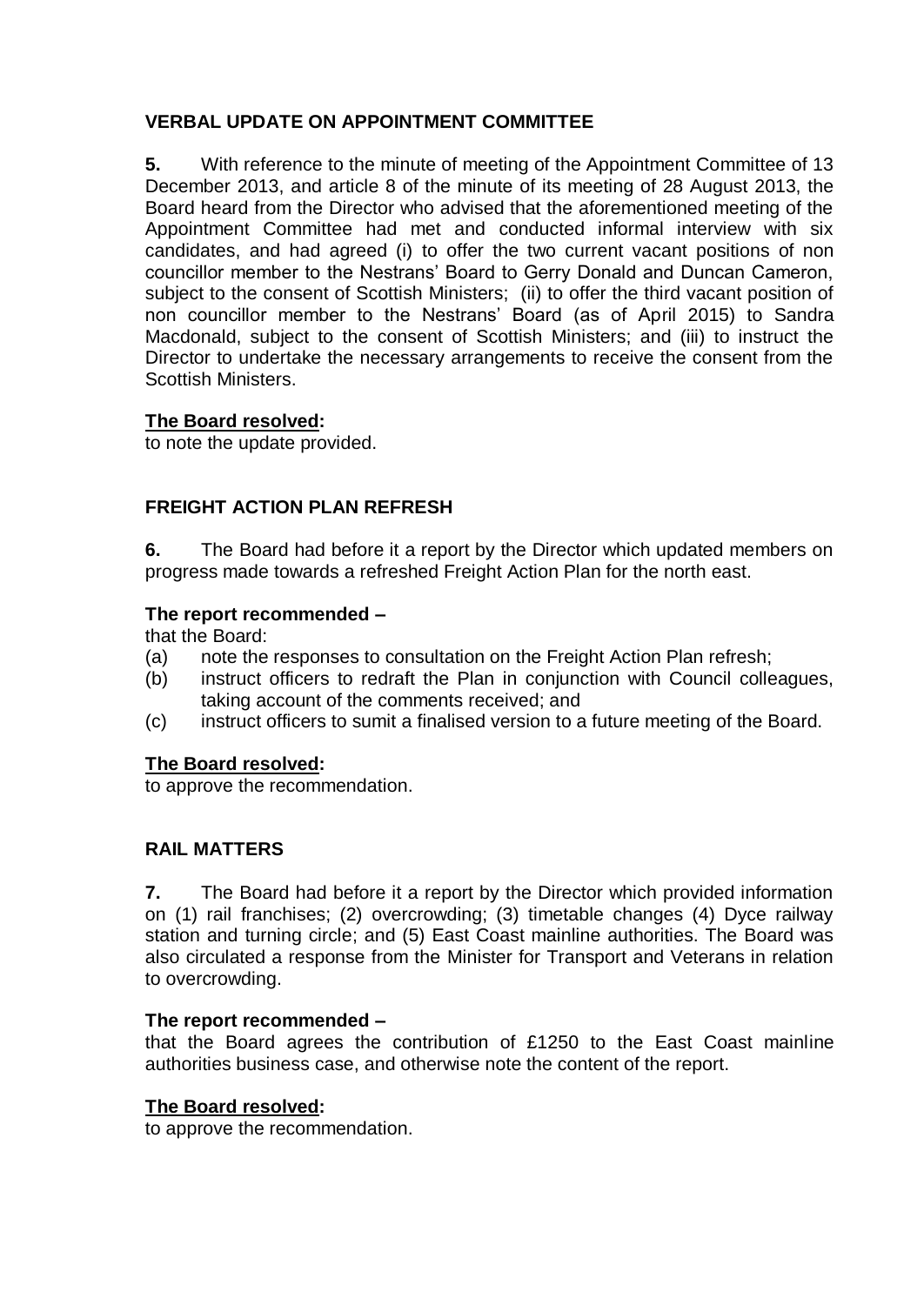# **ACTIVE TRAVEL ACTION PLAN: CYCLING DEVELOPMENT OFFICER**

**8.** The Board had before it a report by the Director which advised member of progress in relation to developing an Active Travel Plan and recommended that the Board establish an agreement with Sustrans to enable the appointment of a Cycling Development Officer.

## **The report recommended –**

that the Board –

- (a) note the content of the report;
- (b) agree in principle to appoint a Cycling Development Officer, subject to further discussions with Sustrans, and with officers in legal and personnel; and
- (c) agree to consider the financial implications outlined above in deliberations of the budget in 2014/15 and 2015/16.

### **The Board resolved:**

to approve the recommendations.

### **PROGRESS REPORT**

**9.** With reference to article 5 of the minute of its previous meeting of 30 October 2013, the Board had before it a progress chart summarising the work in the three sub strategies of the Regional Transport Strategy as at 6 December 2013.

### **The Board resolved:**

to note the content of the progress chart.

# **PUBLICATIONS AND CONSULTATIONS**

**10.** With reference to article 6 of the minute of its previous meeting of 30 October 2013, the Board had before it a report by the Director which summarised and advised on a number of different publications and consultations as follows and sought approval of draft and/ or final responses as appropriate –

- Aberdeen City Council local transport strategy questionnaire
- Aberdeenshire Council local development plan main issues report
- Night flying restrictions at Heathrow, Gatwick and Stansted: stage 2 consultation
- A96 dualling Inverness to Aberdeen public exhibition feedback form
- Draft Scottish Planning Policy: Sustainability and Planning.

### **The report recommended –**

that the Board note the content of the report and the documents referred to therein.

### **The Board resolved:**

to approve the recommendation.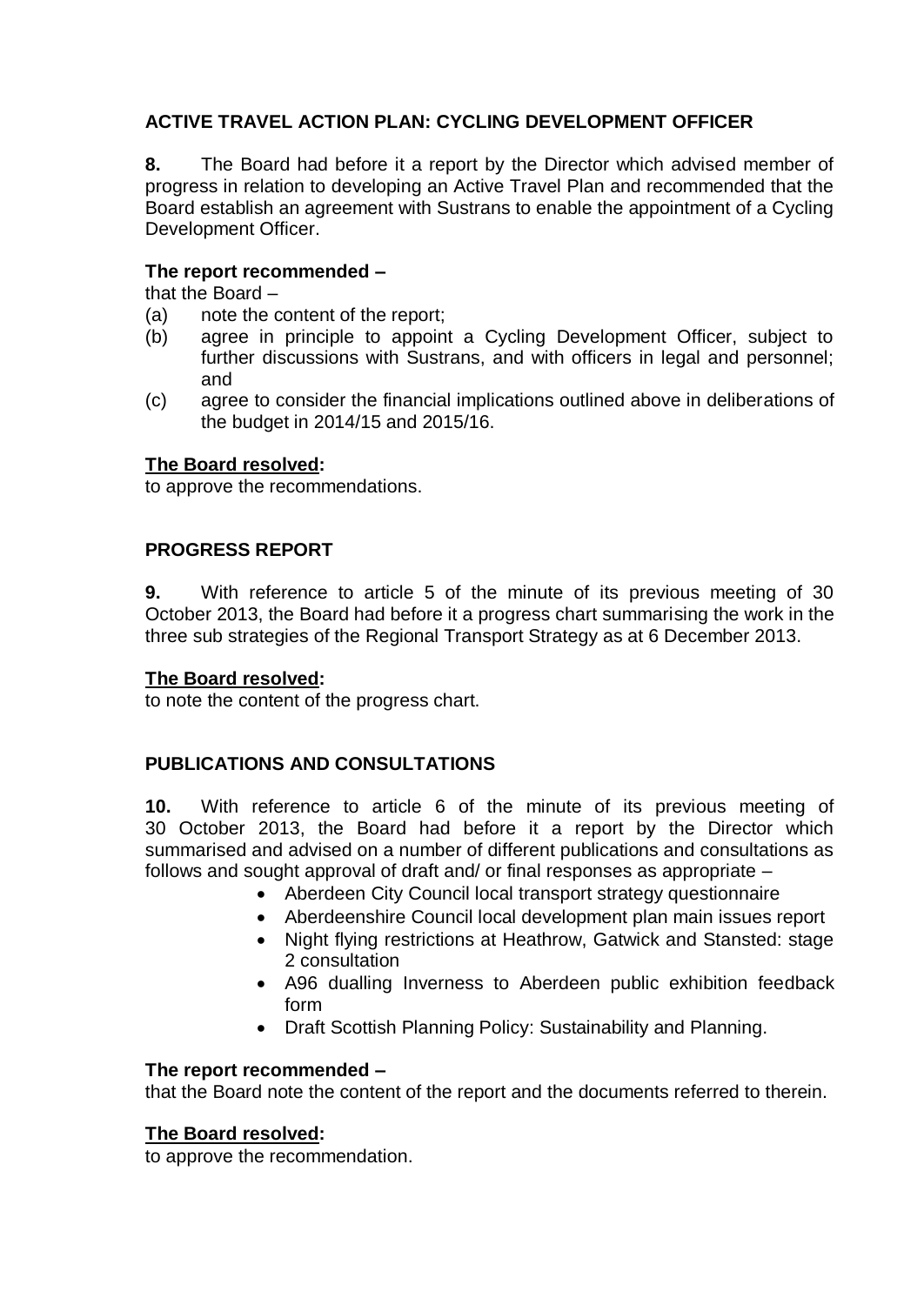# **BUDGET MATTERS**

**11.** With reference to article 7 of the minute its previous meeting of 30 October 2013, the Board had before it a report by the Treasurer which provided an update on the Partnership's budget and forecast outturn in this regard, and outlined one proposed virement to the budget.

### **The report recommended –**

that the Board:

- (a) note the monitoring position and forecast as at 30 November 2013; and
- (b) note the virement of £20,000 within the budget sub head of Bus Improvements.

### **The Board resolved:**

to approve the recommendations.

### **2014/15 FUNDING**

**12.** The Board had before it a report by the Treasurer which outlined the revenue and capital requests for 2014/15 and asked that members agree the proposals for preparing draft capital and revenue budgets for future consideration.

### **The report recommended –**

that the Board:

- (a) instruct the Director to write to the local authorities outlining the Board's considerations and requesting that contributions be allowed for in the Councils' budgets; and
- (b) instruct a further report detailing the proposed 2014/15 capital and revenue budget expenditure for consideration at the next meeting of the Board.

### **The Board resolved:**

to approve the recommendations.

### **INFORMATION BULLETIN**

**13.** With reference to article 8 of the minute of its previous meeting of 30 October 2013, the Board had before it a report by the Director which provided information and updates for the Board on a number of matters not requiring a decision as follows –

- Prestwick Airport
- Access to Laurencekirk study
- Inveramsay bridge roads orders
- Bus passanger satisfaction survey trand analysis 2009 2013
- Social transport collaboration solutions project
- Nestrans' press releases
- Getabout events.